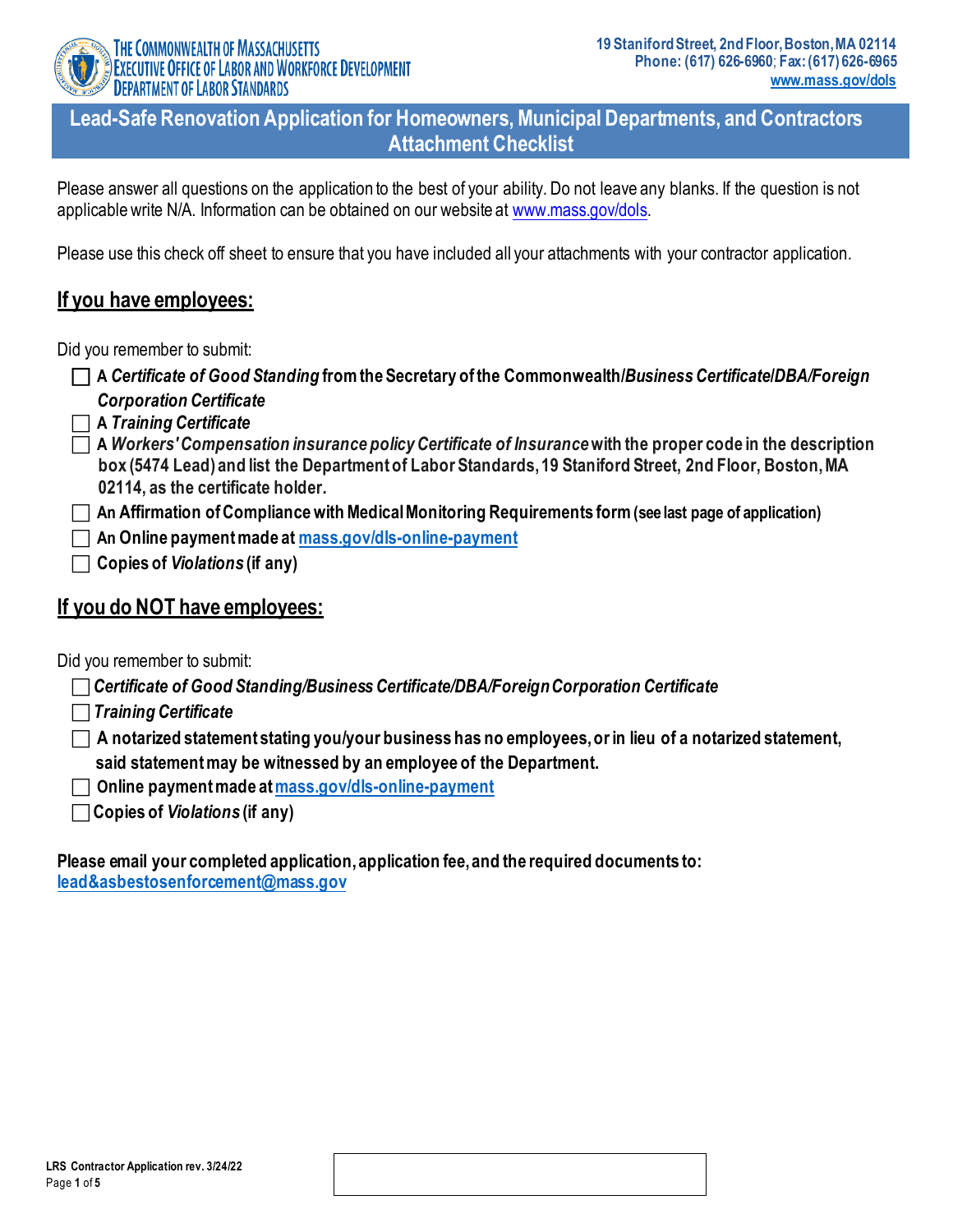

# **Lead-Safe Renovation Application for Homeowners, Municipal Departments, and Contractors**

#### **(In accordancewith the provisions of M.G.L. c. 111, §. 189A-199B and 454 CMR 22.00)**

For office use only

| Initial Application          | License number: |
|------------------------------|-----------------|
| Renewal Application          | Date:           |
| $\Box$ Duplicate Application | Issue Reviewer: |

Please complete each section by printing or typing the information, attaching all required documentation, and signing the application. Please note that incomplete applications, including missing attachments, will significantly delay application processing.

|     | <b>Section I: Applicant Information</b> |                                                                                                                                                                                                                               |                                                                                                                                                                                                                                      |
|-----|-----------------------------------------|-------------------------------------------------------------------------------------------------------------------------------------------------------------------------------------------------------------------------------|--------------------------------------------------------------------------------------------------------------------------------------------------------------------------------------------------------------------------------------|
|     |                                         | Applicant or Business Name: University of the Contract of the Contract of the Contract of the Contract of the Contract of the Contract of the Contract of the Contract of the Contract of the Contract of the Contract of the |                                                                                                                                                                                                                                      |
|     |                                         |                                                                                                                                                                                                                               |                                                                                                                                                                                                                                      |
|     |                                         |                                                                                                                                                                                                                               |                                                                                                                                                                                                                                      |
|     |                                         |                                                                                                                                                                                                                               |                                                                                                                                                                                                                                      |
|     |                                         |                                                                                                                                                                                                                               |                                                                                                                                                                                                                                      |
|     |                                         |                                                                                                                                                                                                                               |                                                                                                                                                                                                                                      |
|     |                                         |                                                                                                                                                                                                                               |                                                                                                                                                                                                                                      |
|     |                                         |                                                                                                                                                                                                                               | Federal Identification Number or Social Security Number: <u>Community Community Community Community Community Community Community Community Community Community Community Community Community Community Community Community Comm</u> |
|     |                                         | Applicant is a(n): Individual Sole proprietorship Partnership, LP, or LLP Corporation or LLC                                                                                                                                  |                                                                                                                                                                                                                                      |
|     |                                         | Section II: Required Information and Attachments Provide information below and attach the following:                                                                                                                          |                                                                                                                                                                                                                                      |
| (A) |                                         | Town Clerk's Office of the city or town where the applicant is located.                                                                                                                                                       | If applicant is a Sole Proprietorships or Partnership: A copy of the Business Certificate as filed in the City or                                                                                                                    |
| (B) | If applicant is a Corporation or LLC:   |                                                                                                                                                                                                                               |                                                                                                                                                                                                                                      |
|     |                                         | form Certificate of Legal Existence, issued by the Secretary of the Commonwealth's Office.*                                                                                                                                   | $\circ$ Organized in Massachusetts in existence for less than one (1) year, provide a copy of the short                                                                                                                              |
|     |                                         | Standing, issued by the Secretary of the Commonwealth's Office.*                                                                                                                                                              | $\circ$ Organized in Massachusetts in existence for more than (1) year, provide a Certificate of Good                                                                                                                                |
|     | $\circ$                                 | Certificate of Good Standing issued by the Secretary of the Commonwealth's Office.*                                                                                                                                           | Foreign Corporation (a corporation transacting business in the Commonwealth of Massachusetts and<br>organized under laws of a different state), provide a copy of the Foreign Corporation Certificate and a                          |
|     |                                         | Standing issued by the Massachusetts Department of Revenue.                                                                                                                                                                   | *Secretary of the Commonwealth's Office: One Ashburton Place, Boston, MA 02108-1512;<br>Phone: 1 (800) 392-6090; www.sec.state.ma.us/cor/coridx.htm. Do not send the Certificate of Good                                             |
| (C) |                                         | Not applicable. I am an Individual, Public Entity or Other, as noted in Section I above.                                                                                                                                      |                                                                                                                                                                                                                                      |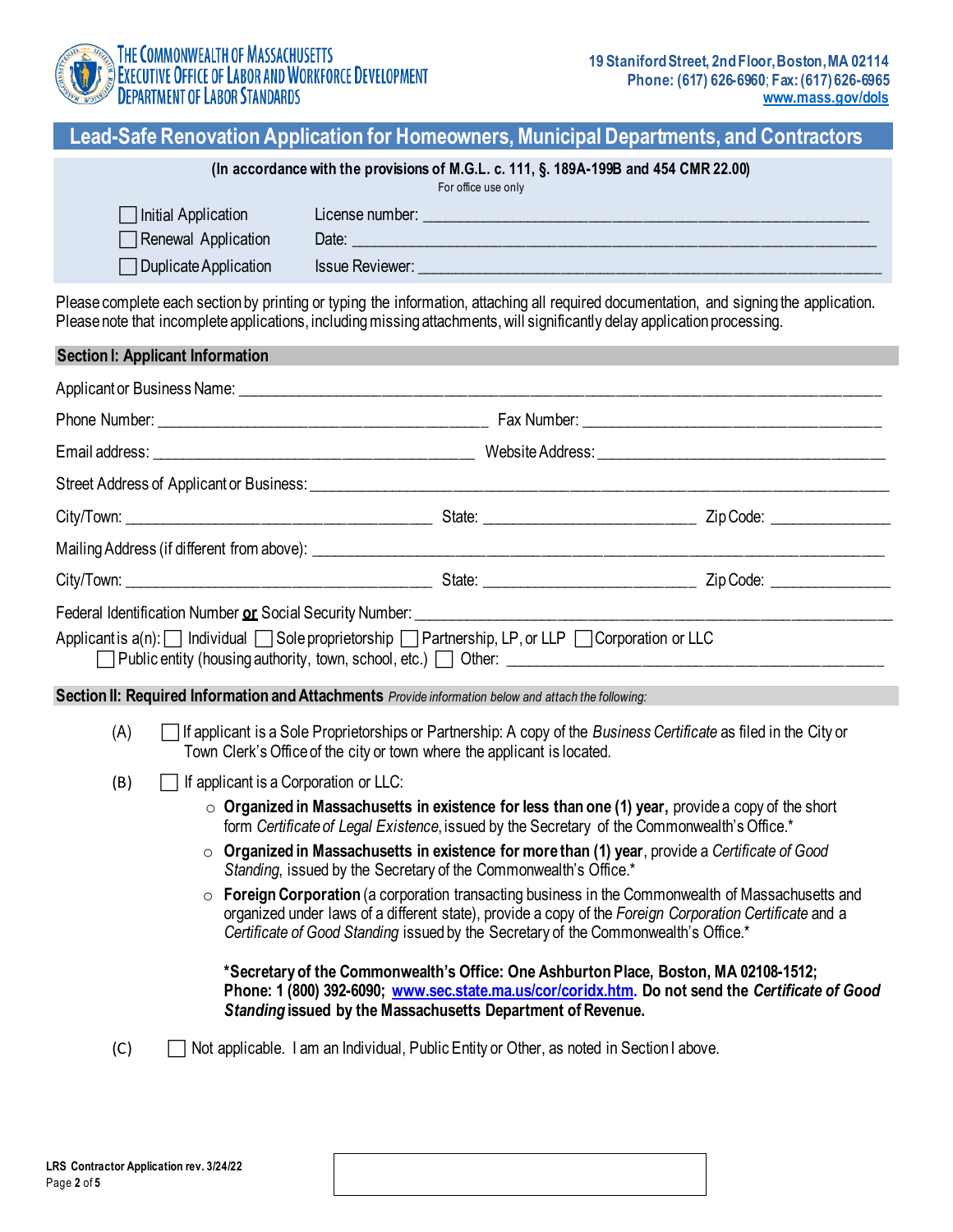2. List all names, acronyms, or other identifiers by which the applicant does or has done business, the address(es)and telephone number(s) of the business. *Use additional paper if necessary.*

| Name/Acronym | <b>Address</b> | <b>Phone Number</b> |
|--------------|----------------|---------------------|
|              |                |                     |
|              |                |                     |
|              |                |                     |

3. List all states inwhich the applicant holds a current license, certification, accreditation, or other approval for Deleading or Renovation Work. *Use additional paper if necessary.*

| state' | Name/Type of License, Certification, Accreditation, or Other Approval |
|--------|-----------------------------------------------------------------------|
|        |                                                                       |
|        |                                                                       |

4. List the names and addresses of all Deleading or Renovation Firms or entities in which the Responsible Person(s) of the applicant has or has had a financial interest or management responsibility. *Use additional paper if necessary.*

| Name of Entity | <b>Address</b> |
|----------------|----------------|
|                |                |
|                |                |

5. Does the applicant have employee(s)?

### $\Box$  **Yes** • **IF APPLICANT HAS EMPLOYEES**, attach (A), (B) and (C) listed below to this completed application:

- (A) A list of employees in applicant's present workforce and a list of employees who have worked for the applicant for any period of time during the preceding 12 months.
- (B) Completed *Affirmation of Compliance with Medical Monitoring form* to affirm that the business is in compliance with the requirements prescribed by the Worker Protection and Medical Monitoring Requirements under 454 CMR 22.09, and relevant OSHA Standards, 29 CFR 1926.62. If you would like to download a model Medical Monitoring Program, visit the Deleading Program website[: www.mass.gov/dols.](http://www.mass.gov/dols)
- (C) A copy of applicant's workers' compensation insurance policy *Certificate of Insurance* or evidence of self-insurance program, if the applicant has any employee(s).The Certificate of Insurance must include the assigned policy number and effective dates and show the Department of Labor Standards and current address as the certificate holder.

### **No** • **IF APPLICANT HAS NO EMPLOYEES**, attach (D) ONLY

- (D) Attach a **Notarized Statement** which clearly states, "(Applicant or Business name) has no Employees" or in lieu of a **Notarized Statement,** said statement may be witnessed by an employee of the Department.
- 6. List the names and titles of all Responsible Persons and managers of the applicant who have primary responsibility for, and control over, Renovation Work of the applicant. *Use additional paper if necessary.*

| <b>Name</b> | Tille |
|-------------|-------|
|             |       |
|             |       |

7. List all occupational and health-related citations or notices of violation, including notices of non-compliance, notices of responsibility, notices of intent to assess an administrative penalty, orders, consent orders, and court judgments, received by the Responsible Persons of the applicant in the two years prior to the date of application, and the issuing agency or department, and final disposition of such citation or notice. Use additional paper if necessary.

| Citation/Notice | Issuing Agency/Department | <b>Final Disposition</b> |  |  |
|-----------------|---------------------------|--------------------------|--|--|
|                 |                           |                          |  |  |
|                 |                           |                          |  |  |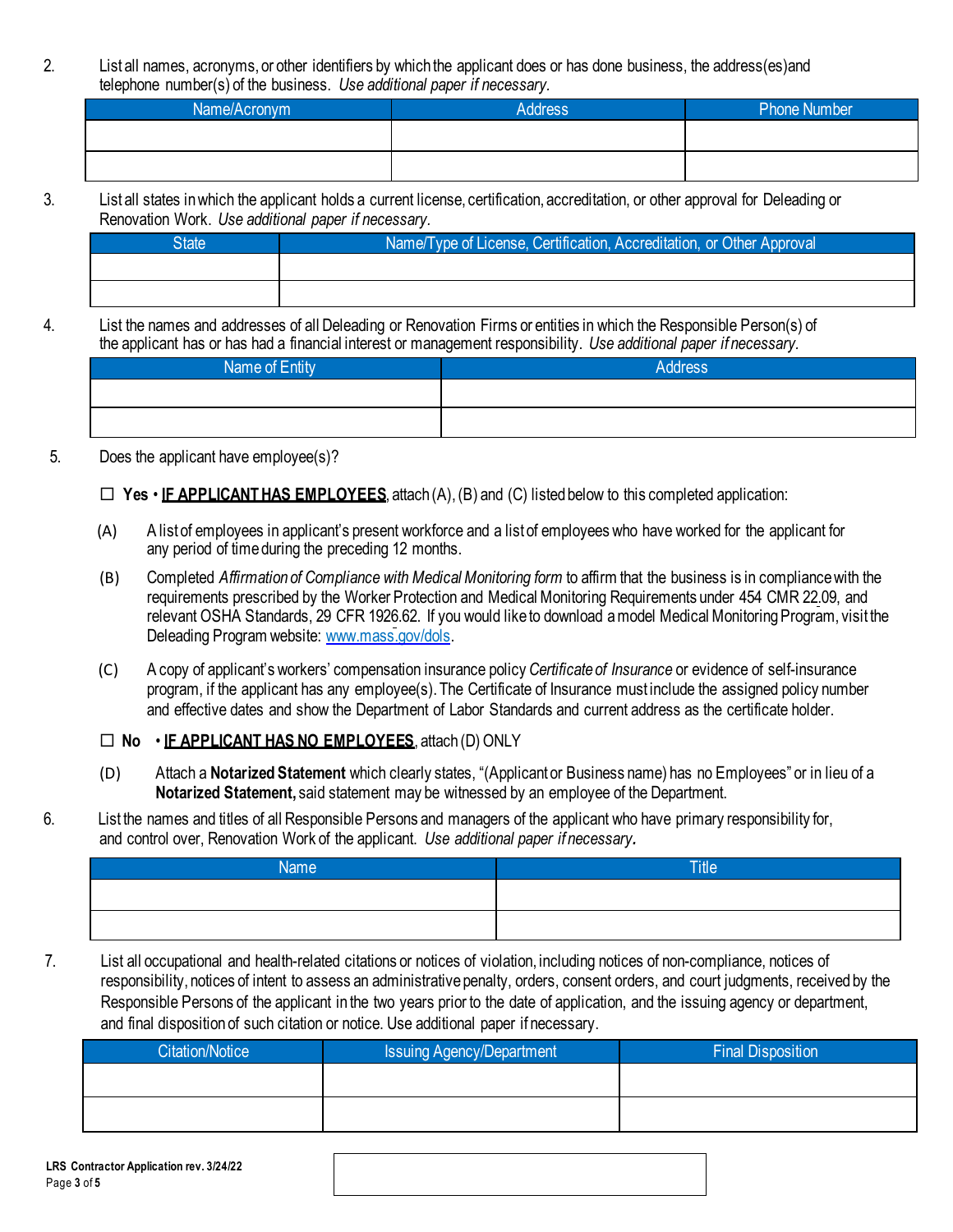- 8. Attach legible copies of Lead-safe Renovator Supervisor training certificates indicating that a Responsible Person or Manager of the applicant listed pursuant to 454 CMR 22.04(1)(a)9, has successfully completed the applicable initialand/or refresher training requirements for:
	- $\circ$  Deleader-Supervisor, taken on or after July 9, 2010, as specified in 454 CMR 22.08(4)(c) and/or 454 CMR 22.08(4)(f), **AND** Lead-Safe Renovator-supervisor refresher training taken on or after July 4, 2014, as specified in 454 CMR 22.08(4)(f), **OR**
	- <sup>o</sup> Lead-Safe Renovator-supervisor, as specified by 454 CMR22.08(4)(d) and/or 454 CMR 22.08(4)(f)*.*

### 9. **MODERATE RISKDELEADINGWORK**

For Lead-safe Renovation Contractors that want to perform Moderate-Risk Deleading work, please attach legible copies of the training certificates listed below indicating that an employee of the applicant has successfully completed the applicable initial and/or refresher training requirements for:

- $\circ$  Deleader-Supervisor, taken on or after July 9, 2010, as specified in 454 CMR 22.08(4)(c) and/or 454 CMR 22.08(4)(f), Lead-Safe Renovator Supervisor refresher training taken on or after July 4, 2014, as specified in454 CMR 22.08(4)(f), **AND** Moderate-Risk Deleading Option training requirements listed at 454 CMR 22.08(4)(e), **OR**
- <sup>o</sup> Lead-Safe Renovator Supervisor, as specified by 454 CMR 22.08(4)(d) and/or 454 CMR 22.08(4)(f), and the additional requirements for conducting Moderate-Risk Deleading Projects listed at 454 CMR 22.08(4)(e).
- 10. An online payment at [mass.gov/dls-online-payment](http://www.mass.gov/dls-online-payment) in the amount of \$375. If the Director denies, revokes, suspends,or refuses to renew the License for reasons specified in 454 CMR 22.15, the application fee payment is not refundable.

#### **Section III: Payment of Tax Obligations and StatementOf Compliance**

#### I, \_\_\_\_\_\_\_\_\_\_\_\_\_\_\_\_\_\_\_\_\_\_\_\_\_\_\_\_\_\_\_\_\_\_\_\_\_\_\_\_\_\_\_\_\_\_\_\_\_\_\_\_\_\_\_\_\_\_\_\_, \_\_\_\_\_\_\_\_\_\_\_\_\_\_\_\_\_\_\_\_\_\_\_\_\_\_\_\_\_\_\_\_\_\_\_\_\_\_\_\_\_\_\_\_\_\_,

PRINT NAME PRINT TITLE hereby certify that my business has compliedwith all laws of the Commonwealth of Massachusetts relating to: taxes, reporting of employees and contractors, and withholding and remitting of child support (M.G.L. c. 62C, § 49A(a)); unemployment insurance contributions (M.G.L. c. 151A, § 19A); workers' compensation insurance (M.G.L. c. 152, § 25A and 25C(6)); and classification of employees (M.G.L. c. 149, § 148B). I understand that compliancewith these lawsmay be verified by multiple government entities and that false attestation of compliancemay be considered just cause for denial of applicationand other penalties.

I further state that all employees employedby me or the business named in paragraph one (1) hereto as of the date of this application will be licensed pursuant to the requirements of Section 454 CMR 22.04; and that all Supervisors, Deleaders, and Renovation Workers have received or will receive training pursuant to 454 CMR 22.08on or before beginning deleading or renovation work; and that all Supervisors, Deleaders, and Renovation Workers will meet all medical requirements, including those pertaining to blood lead monitoring, of 454 CMR 22.00.

I further state, that this application is prepared in conformity with 454 CMR22.00 and that all information contained herein, includingany supplements attached hereto, is true and correct to the best of my knowledge and belief. **Signed under the penalties of perjury.**

Signature Date

Licenses issued pursuant to 454 CMR 22.04(1) and (2) shall be valid for a period of five (5) years from the date of issuance. The Director may renew a License issued pursuant to this section, provided the current license holder submits in person a renewal application at least 30, but not more than 60, calendar days before the expiration of the current license. Applications received later than 30 calendar days before the expiration of the current license will be processed in the normal course of business, which may result in the license being renewed after its expiration date.

#### **Please email your completed application and required attachments to: [lead&asbestosenforcement@mass.gov](mailto:lead&asbestosenforcement@mass.gov)**

**-------------------------------------------------------------FOR OFFICIAL DLS USE ONLY-----------------------------------------------------------**

| <b>Attachment</b>                                             | <b>Approved by</b> | <b>Date</b> | <b>Attachment</b>       | <b>Approved by</b> | <b>Date</b> |
|---------------------------------------------------------------|--------------------|-------------|-------------------------|--------------------|-------------|
| <b>Business Certification or Corporate</b><br>Certifications. |                    |             | Respiratory Protection  |                    |             |
| List of employees or notarized statement                      |                    |             | Medical Monitoring      |                    |             |
| WC Certificate of Insurance                                   |                    |             | Application fee         |                    |             |
| <b>Training Certificates</b>                                  |                    |             | Application OK To ISSUE |                    |             |